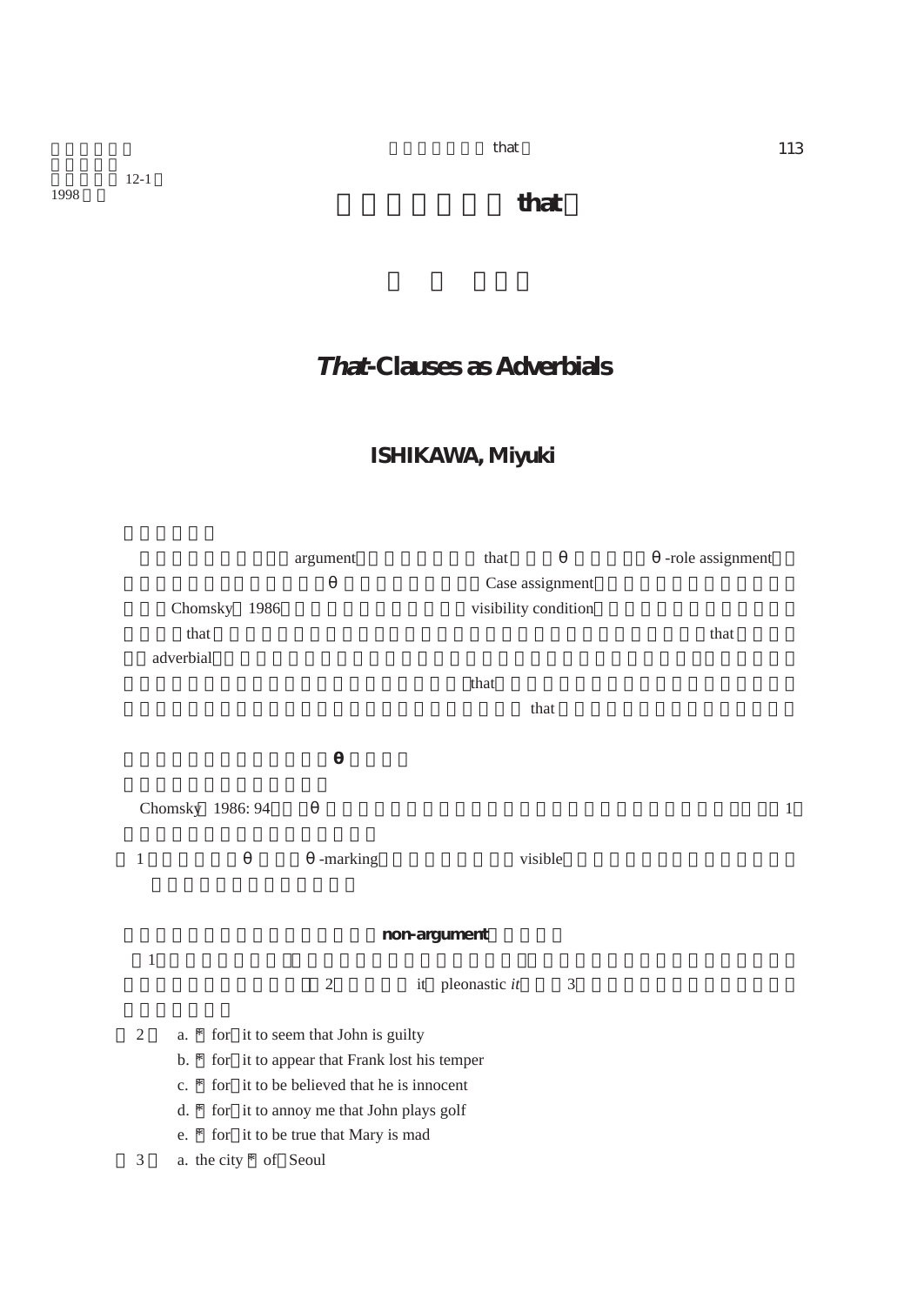b. the name \* of Jones c. the fact \* of my having seen him d. the five \* of us

4) 6<br>
4) 6<br>  $\frac{1}{2}$  (original)  $\frac{1}{2}$  (ungrammatical)

- 4 a. \*the belief of John to be the winner b. \*There was killed of John.
	- c. \*It seems of John to be happy.
	- d. \*It is certain of John to be happy.
	- e. \*the editor's assumption of the article to contain several errors
	- f. \*the Board's judgment of your book to be of little interest
	- g. \*John's knowledge of Mary to tell lies
	- a-d: Chomsky 1986: 200, e-g: 1986: 95-96
- 5 a. \*John's anxious expectation of this bad news
	- b. \*Mary's reception of a phone call
- 6 a. \*It seemed of Mary's leaving.
	- b. \*It appeared of the mayor's liking the wine.
	- c. \*It happened chanced of our riding in the same train.
	- d. \*It was noticed of John's owning two cars.
	- e. \*It annoys me of John's playing golf.
	- f. \*It was a shame of Max's getting arrested.

Case assignor The assignor

 $\frac{7}{11}$ 

Emonds 1985: 42

- 7 *John* killed the cat.  $\therefore$  INFL  $\qquad \qquad$ <sup>1</sup>
- 8 *The cat* was killed. : INFL :
- 9 I believe *him* to be honest. (A: the set of the set of the set of the set of the set of the set of the set of the set of the set of the set of the set of the set of the set of the set of the set of the set of the set of
- 10 I consider *that law* repressive.  $\cdot$  :
- 11 a. Brazil supplied us with *vast quantities of coffee*.
	- b. She provided her daughter with *the necessary books*.
	- c. The medicine should care you of *your headache*.

 $114$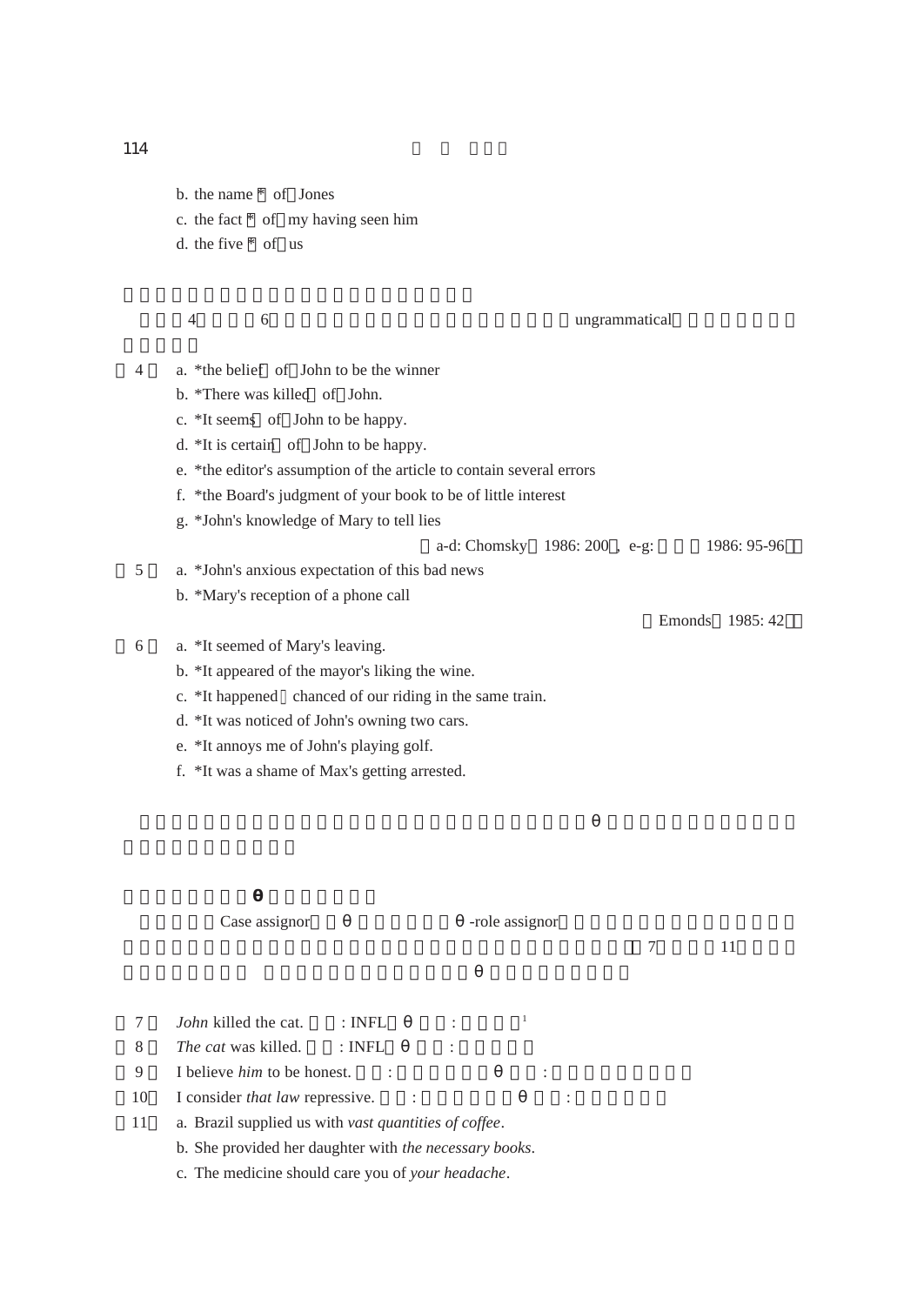d. His parents deprived him of *freedom* because he always stayed out late.

 $\mathcal{A}$  (d) defines the following definition of  $\mathcal{A}$  ,  $\mathcal{A}$  and  $\mathcal{A}$  (d) and  $\mathcal{A}$ 

- e. You had better relieve her of *some of the housework*.
- f. They knocked him down and robbed him of *his money*.

that

that  $\frac{12}{13}$  that  $\frac{12}{13}$  $14$ 

 $\overline{12}$ 

### $14$

- 12 a. She is proud {that she was born of a rich family \* of her children}.
	- b. She is afraid {that she will fail again \* of death}.
	- c. He is insistent {that he is innocent \* on his innocence}.
	- d. John was aware {that Mary was ill \* of Mary's absence}.
	- e. He is sure {that he will pass his exam \* of the fact}.
	- f. She was ignorant {that she made that singular noise \* about the time}.
- 13 a. They agreed {that my plan was better \* on the term of the surrender}.
	- b. He complained {that he was ill-treated \* of ill-treatment}.
	- c. Mary insisted {that it was not her fault at all \* on the justice of the claim}.
	- d. I objected {that his plan was farfetched \* to loud noise}.
	- e. We hope {that this project will be realized as early as possible \* for your success}.
	- f. They marveled {that the plane flew at all \* at your courage}.
- 14 a. I assured them {that it was a mistake \* of my cooperation}.
	- b. Bill convinced Mary {that there was no danger \* of the reality of UFOs}.
	- c. The teacher informed us {that there would be no school on Monday  $*$  of the matter}.
	- d. I notified Mary {that there would be a test next Tuesday  $*$  of my address}.
	- e. Joan persuaded Mike {that she was telling the truth  $*$  of his need to lose weight}.
	- f. He warned me {that the dog was ferocious \* about the landslide}.

|       |         | that |
|-------|---------|------|
| 12 14 | 15 that |      |

ある。<sup>2</sup>

15 a. It seemed {that Mary was leaving \*Mary's leaving}.

b. It appeared {that the mayor liked the wine \*the mayor's liking the wine}.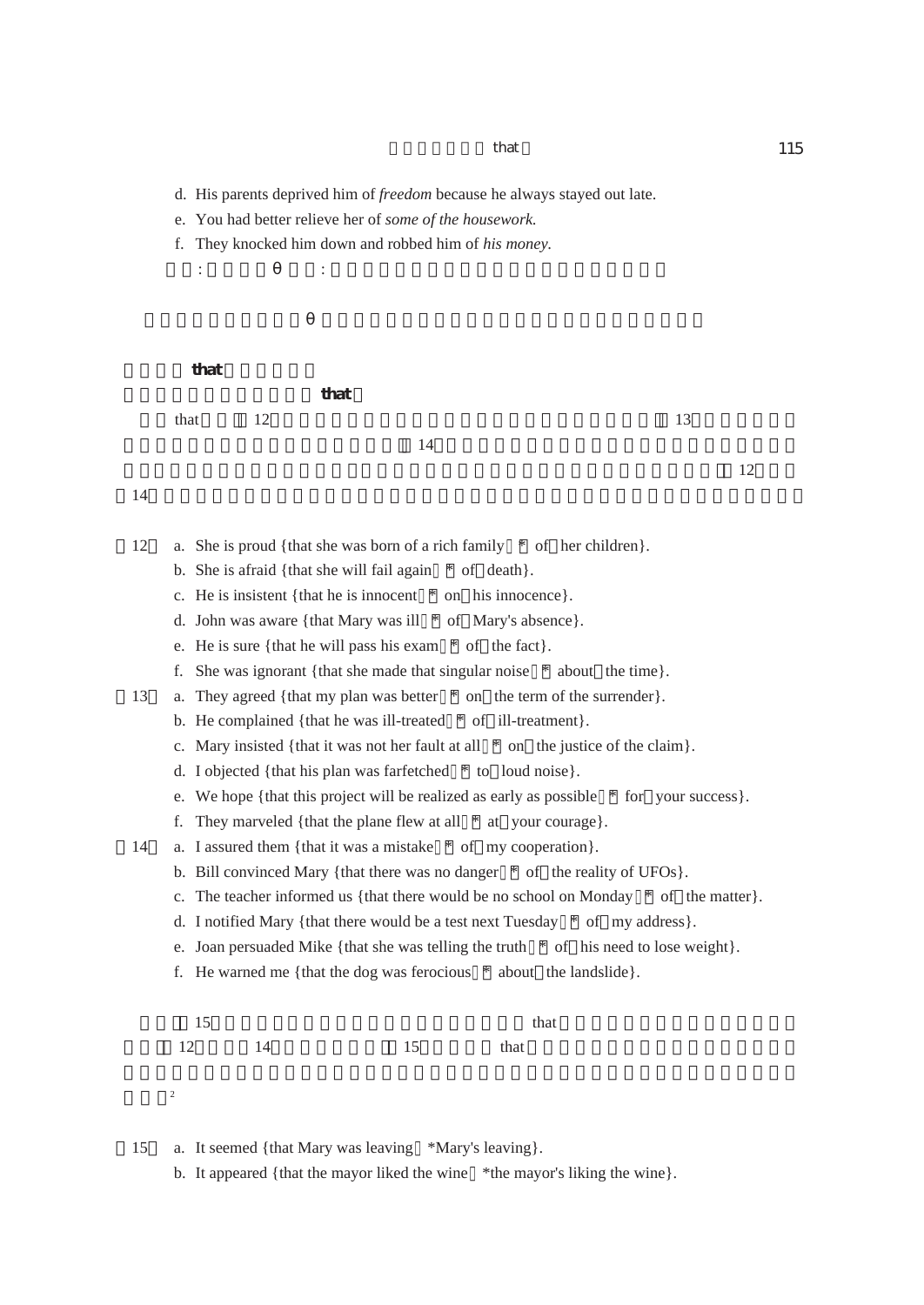c. It happened {that we rode in the same train \*our riding in the same train}.

d. It was noticed {that John owned two cars \*John's owning two cars}.

a: Safir 1983: 72

that 16  $16$ 

16 The clearest proof indication confirmation that John was guilty was that the judge was late. = That the judge was late proved indicated confirmed that John was guilty.

Safir 1983: 70

 $\theta$  that  $\theta$ 

| that<br>that<br>17<br>16<br>18<br>17<br>a.<br>12<br>b.<br>13<br>15<br>c.<br>3<br>19<br>d.<br>e.<br>20<br>that<br>21<br>18<br>a. Paul's explanation {that he was temporally insane * of for John's being insane}<br>b. the fact {that he wrote a letter to her $*$ of my having seen him}<br>c. the news {that he died $*$ of his death}<br>19<br>a. *He was surprised at that she noticed him.<br>b. *They convinced him of that they needed more troops.<br>c. *John just came back from that he drove a cab.<br>d. *He blamed it on that Bill was too strict. | that |  |  |  |  |
|-----------------------------------------------------------------------------------------------------------------------------------------------------------------------------------------------------------------------------------------------------------------------------------------------------------------------------------------------------------------------------------------------------------------------------------------------------------------------------------------------------------------------------------------------------------------|------|--|--|--|--|
|                                                                                                                                                                                                                                                                                                                                                                                                                                                                                                                                                                 |      |  |  |  |  |
|                                                                                                                                                                                                                                                                                                                                                                                                                                                                                                                                                                 |      |  |  |  |  |
|                                                                                                                                                                                                                                                                                                                                                                                                                                                                                                                                                                 |      |  |  |  |  |
|                                                                                                                                                                                                                                                                                                                                                                                                                                                                                                                                                                 |      |  |  |  |  |
|                                                                                                                                                                                                                                                                                                                                                                                                                                                                                                                                                                 |      |  |  |  |  |
|                                                                                                                                                                                                                                                                                                                                                                                                                                                                                                                                                                 |      |  |  |  |  |
|                                                                                                                                                                                                                                                                                                                                                                                                                                                                                                                                                                 |      |  |  |  |  |
|                                                                                                                                                                                                                                                                                                                                                                                                                                                                                                                                                                 |      |  |  |  |  |
|                                                                                                                                                                                                                                                                                                                                                                                                                                                                                                                                                                 |      |  |  |  |  |
|                                                                                                                                                                                                                                                                                                                                                                                                                                                                                                                                                                 |      |  |  |  |  |
|                                                                                                                                                                                                                                                                                                                                                                                                                                                                                                                                                                 |      |  |  |  |  |
|                                                                                                                                                                                                                                                                                                                                                                                                                                                                                                                                                                 |      |  |  |  |  |
|                                                                                                                                                                                                                                                                                                                                                                                                                                                                                                                                                                 |      |  |  |  |  |
|                                                                                                                                                                                                                                                                                                                                                                                                                                                                                                                                                                 |      |  |  |  |  |
|                                                                                                                                                                                                                                                                                                                                                                                                                                                                                                                                                                 |      |  |  |  |  |
|                                                                                                                                                                                                                                                                                                                                                                                                                                                                                                                                                                 |      |  |  |  |  |
|                                                                                                                                                                                                                                                                                                                                                                                                                                                                                                                                                                 |      |  |  |  |  |
| e. *We were talking about that the Marines went to China.                                                                                                                                                                                                                                                                                                                                                                                                                                                                                                       |      |  |  |  |  |
| f. *Because of that John is so old, Mary gets a pension.                                                                                                                                                                                                                                                                                                                                                                                                                                                                                                        |      |  |  |  |  |
| a, b: Quirk, <i>et al.</i> 1985: 659, c, d, f: Emonds 1976: 128-129, e: Stowell 1981: 149                                                                                                                                                                                                                                                                                                                                                                                                                                                                       |      |  |  |  |  |
| 20<br>a. He paid immediately for the book.                                                                                                                                                                                                                                                                                                                                                                                                                                                                                                                      |      |  |  |  |  |
| b. She looked in astonishment at the picture.                                                                                                                                                                                                                                                                                                                                                                                                                                                                                                                   |      |  |  |  |  |
| c. He lived at that time in Chicago.                                                                                                                                                                                                                                                                                                                                                                                                                                                                                                                            |      |  |  |  |  |
| a, b: Quirk, et al. 1985: 500, c: Quirk, et al. 1985: 505                                                                                                                                                                                                                                                                                                                                                                                                                                                                                                       |      |  |  |  |  |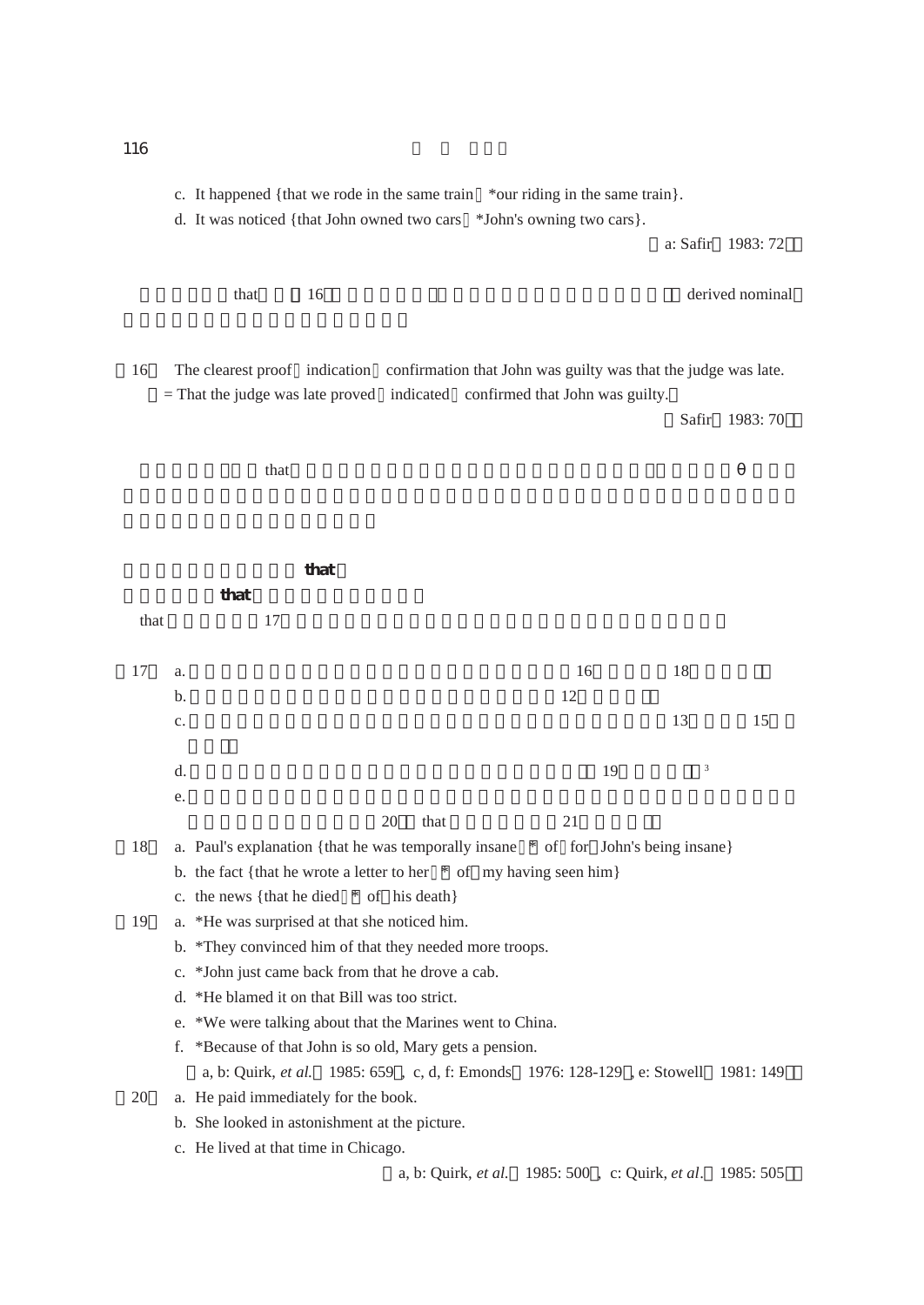21 a. He complained in a low voice that the room was sordid.

b. Mary insisted tearfully that she was innocent.

c. It seems to me that you are not really interested in the question.

 $17$ 

 $that$ 

 $\theta$  that  $\theta$ 

 $22$ 

22 a. Paul opened {the door quickly \*quickly the door}.

- b. Jenny read {her book quietly \*quietly her book}.
- c. Paul retrieved {the books from the trash can \*from the trash can the books}.

 $\overline{12}$  15

d. Neil donated {ten dollars to the fund \*to the fund ten dollars}.

a, b: Stowell 1981: 113 , c, d: Stowell 1981: 106

**3.2.2.that 節と前置詞句の見かけ上の相違点**

that  $\mathbf h$ 

| Emonds 1976 | 23 | 24<br>∽ |      | cleft sentence |
|-------------|----|---------|------|----------------|
| focus       |    |         | that |                |
|             |    |         |      |                |

23 a. It was to John that she spoke.

- b. It's because of the flood that they are leaving.
- c. It is with great pleasure that I present our speaker.

Emonds 1976: 132

- 24 a. \*It was that you explain your motive that was important.
	- b. \*It's that John has come too late that Bill realizes.
	- c. \*It is that the President was involved that you are saying.

a, b: Emonds 1976: 133 , c: Prince 1978: 885

 $\theta$  that  $\theta$ Delahunty 1982 25

25 a. It was that Fred and Mary hit it off so well that surprised me.

- b. It is that Fred took Mary to the movies that bothers me.
- c. It is that Bill will ever be this late again that is unlikely.

d. It was that elephants have long memories that Fred remembered.

e. It was that he had stumbled onto an anthill that Fred regretted.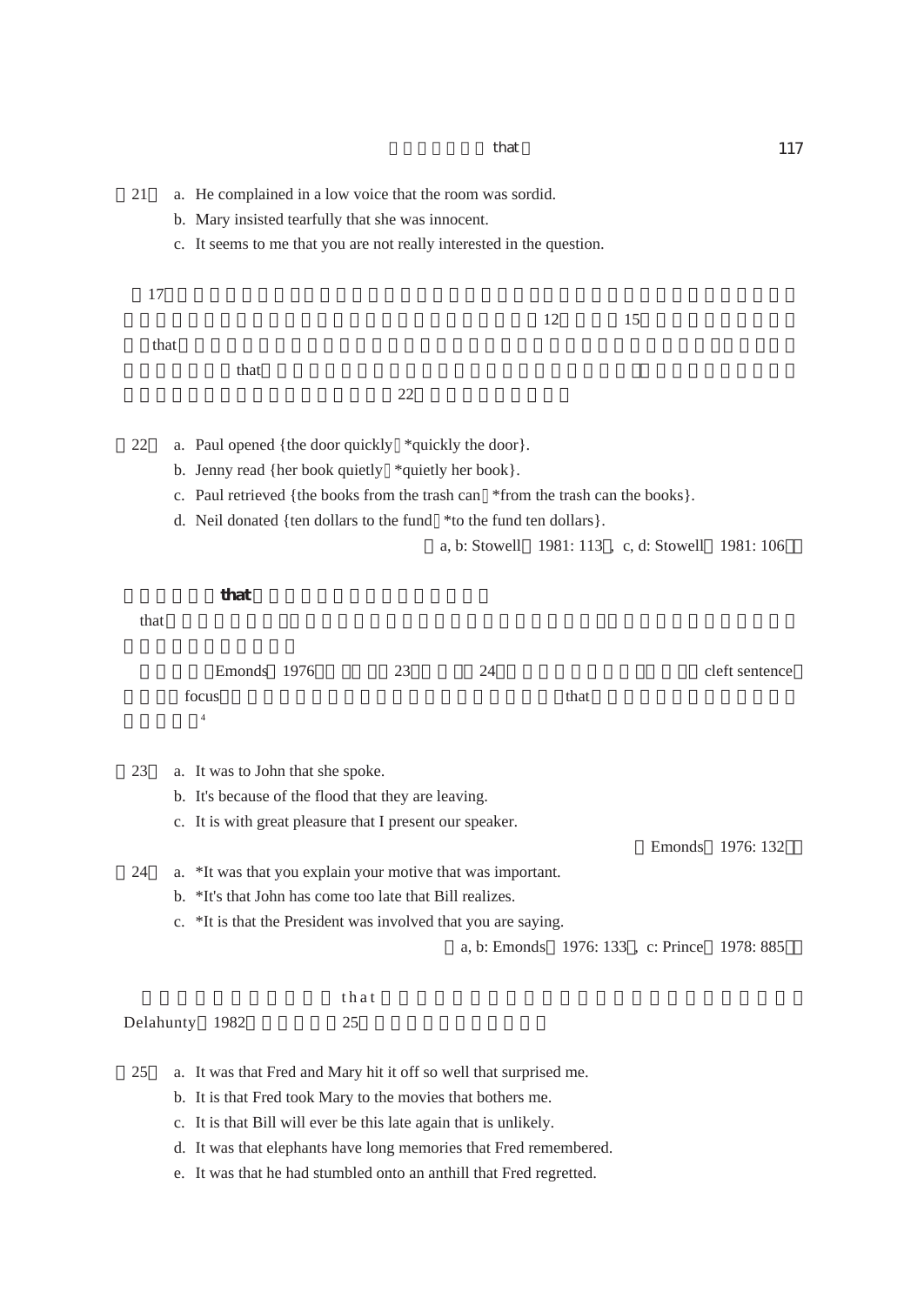- g. It is that pigs have wings that we are asked to believe.
- h. It was that we'd take care of the cats that we promised Fred.
	- a, b: Delahunty 1982: 112 , c-g: Delahunty 1982: 117 , h: Delahunty 1982:118
- $17d$  that  $26$
- 26 a. Men differ from brutes in that they can think and speak.
	- b. In that he killed Abel he was a murderer.
	- c. Nothing would please her but that we be together.
	- d. I ask nothing from you but that you should come to see me once in a while.

 $27$ 

 $\theta$  that the interval that the interval that is the interval that the interval that is the interval that is the interval that is the interval that is the interval that is the interval that is the interval that is the int

- 27 a. He picked up the gun from under the table from behind the counter.
	- b. We didn't meet until after the snow.
	- c. Food has been scarce since before the war.
	- d. It is a good book except for a few errors.
	- e. The weather has been fine except in the north.

a, b, c, e: Quirk, *et al*. 1985: 658

 $\theta$  that  $\theta$ 

|                  | that               |                                 |         |
|------------------|--------------------|---------------------------------|---------|
|                  | that               |                                 |         |
|                  |                    | that                            | Stowell |
| 1981             |                    |                                 | that    |
|                  |                    | Stowell<br>1981<br>28           |         |
|                  |                    | that                            |         |
| 28               |                    | -role assignment by recognition |         |
| $\overline{[}$   | $\Box$<br>$\cdots$ | configuration                   |         |
| $\mathbf{i}$     | $[+R]$             | lexical feature                 |         |
| $\ddot{\rm ii}$  |                    | propositional object            |         |
| $\overline{111}$ |                    |                                 |         |

### 118  $\blacksquare$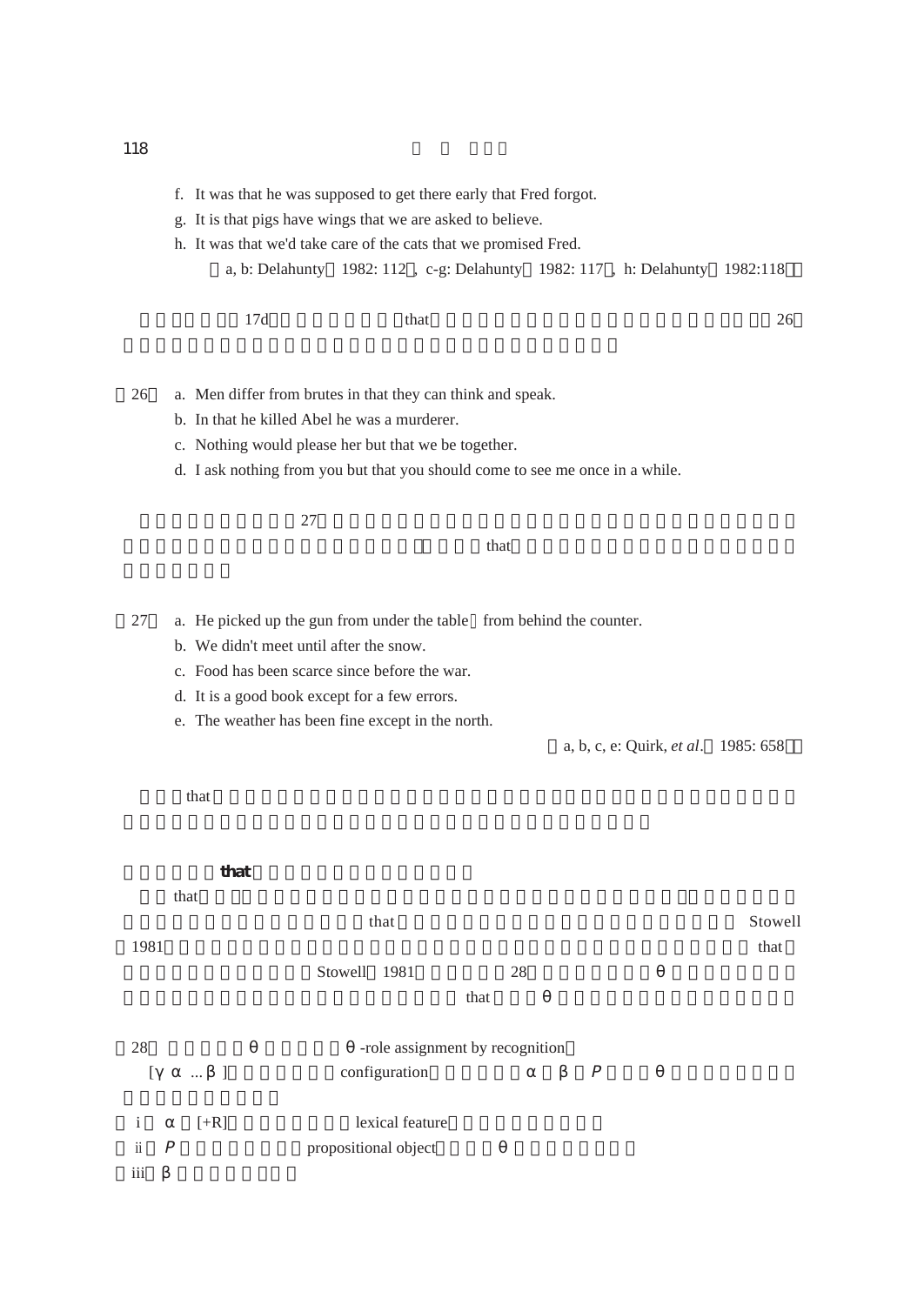that 119 iv subcategorized complement  $\bar{V}$ Stowell 1981: 205 Stowell 1981 that that the stowell stowell is the stowell that that that the store that that the store is the store of the store is the store of the store in the store is the store of the store in the store is the store in  $28$  28  $[+R]$ Stowell 1981: 204-207  $\alpha$  that  $\alpha$  $\theta$  that  $\theta$ that  $\theta$ that  $29$  31 29 seem appear  $\frac{1}{10}$  as if  $\frac{1}{10}$  as if  $\frac{1}{10}$  as if  $\frac{1}{10}$ that that seem appear subcategorization 29 a. It seemed {as if as though he didn't understand that Mary was leaving}. b. It appeared {as if the night would never end that he was worried about something}.  $30$  that  $\frac{1}{\sqrt{3}}$  $30$  that  $31$  that  $\theta$  $\alpha$  that COMP maximal projection percolate  $\qquad$   $\qquad$  30  $\qquad$  31 that  $\mathbb{R}$  $\theta$  that  $\theta$ that that the set up that the set up that the set up that the set up that the set up that the set up that the set up that the set up that the set up that the set up that the set up that the set up that the set up that the 30 a. It was to John {that \*who \*to whom} I gave the book. b. It was because he was ill {that \*which} we decided to return. a: 1986: 788, b: Quirk, *et al.* 1985: 1387 31 a. What's the time that she normally arrives at ? b. What's the day that she left on ? c. That's the way that he did it. d. Is this the reason that they came? Quirk, *et al*. 1985 : 1256)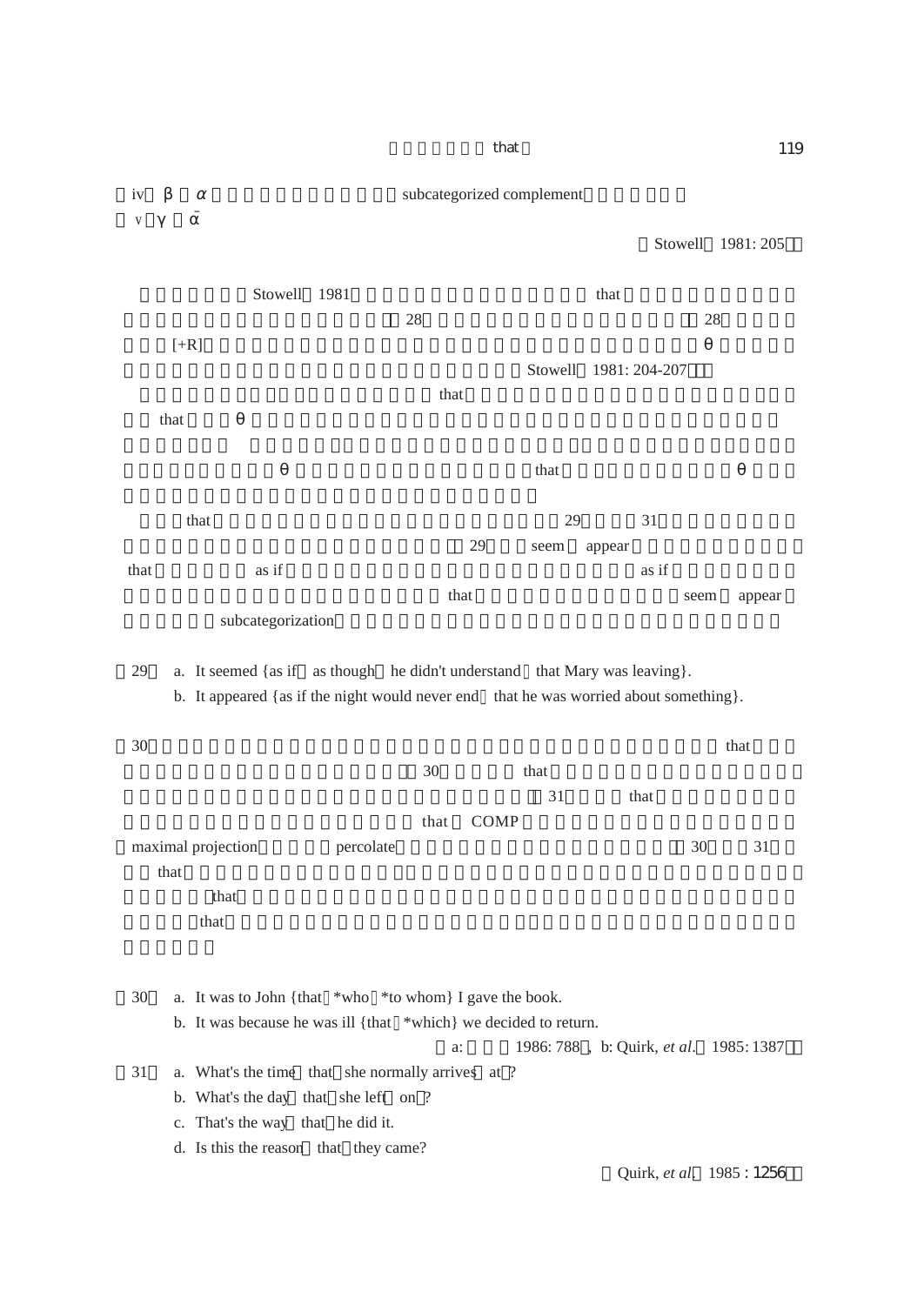that  
that  

$$
32a
$$
 32b

- 32 a. That Bill loves Kathy is obvious. b. Mary said that she wanted to drive.
- $33$

33 a. Under the chair is a nice place for the cat to sleep.

b. {On Tuesday In March During the vacation Between 6 and 7} {will be fine suits me is what we decided may be convenient}.

 $34$ 

- c. Slowly is exactly how he speaks.
- d. Out on the lake will be splendid.
- e. Whenever you are ready will be fine.
- f. Because Sally wants to leave doesn't mean that we have to.

a: Stowell 1981: 268 , b: Quirk, *et al*. 1985: 658 , c-f: Quirk, *et al*. 1985: 736

 $\text{that}$  and  $\text{at least}$  and  $\text{at least}$  and  $\text{at least}$  and  $\text{at least}$  and  $\text{at least}$  and  $\text{at least}$  and  $\text{at least}$  and  $\text{at least}$  and  $\text{at least}$  and  $\text{at least}$  and  $\text{at least}$  and  $\text{at least}$  and  $\text{at least}$  and  $\text{at least}$  and  $\text{at least}$  and  $\text{at least}$  and

34 a. Is under the chair a nice place for the cat to sleep?

b. Will after the show be soon enough?

a: Stowell 1981: 268 , b: Quirk, *et al*. 1985: 736

- 35 a. \*Is that the world is round obvious to you?
	- b. \*Did that John showed up please you?

Kuno 1973: 363

 $36$  that  $36$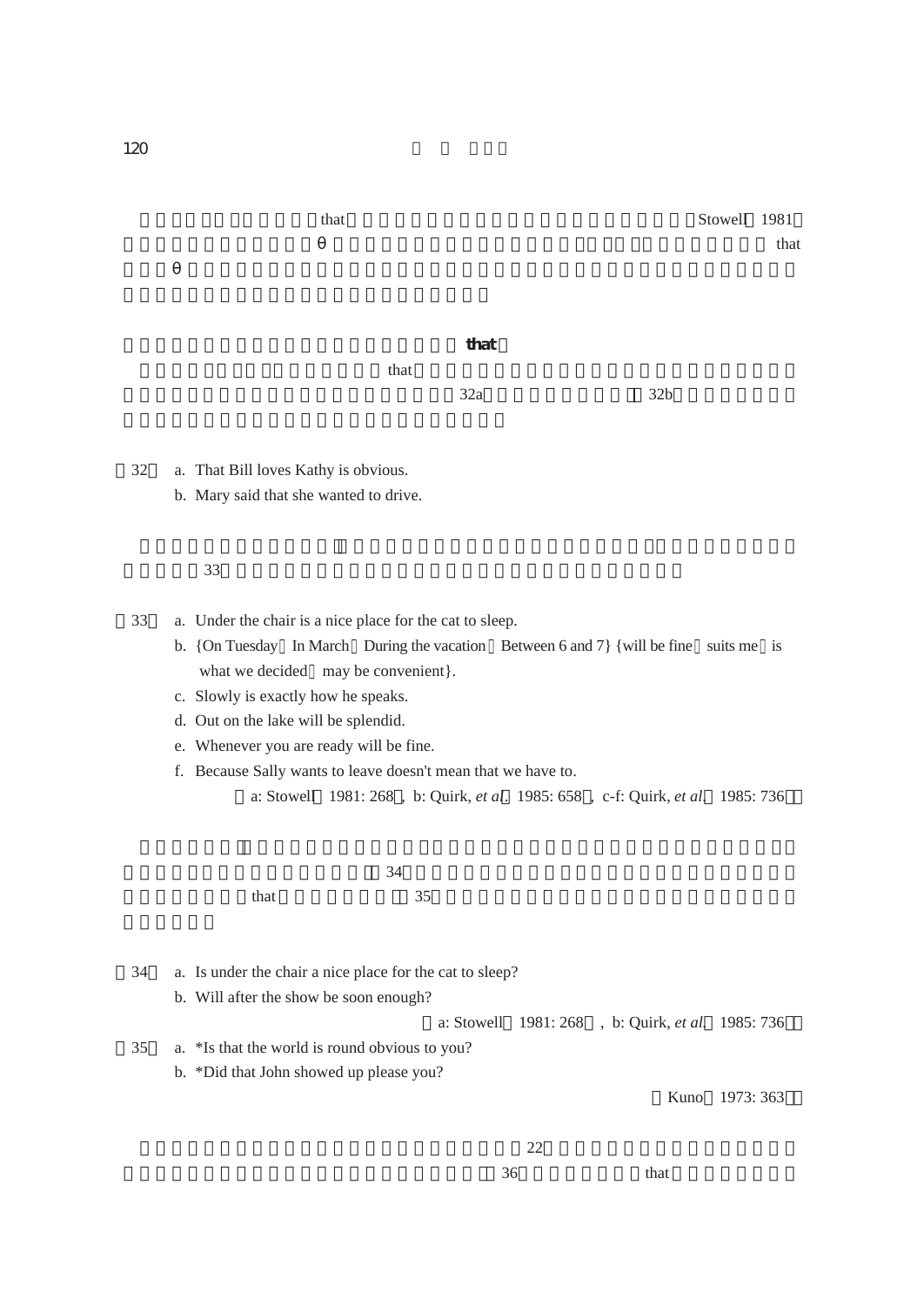$\overline{\phantom{a}}$ 36 a. Mary said quietly that she wanted to drive. b. John knew from experience that the law was unfair. c. Paul mentioned to Bill that his shirt was dirty. Stowell 1981: 161 Emonds 1985: 283-286  $\theta$  that that  $\frac{1}{\pi}$  that  $\frac{1}{\pi}$  $6<sub>0</sub>$  $\alpha$  that  $\alpha$ Chomsky 1986  $\tau$  that  $\tau$  $\mathbf t$  that  $\mathbf t$  $\alpha$  that  $\alpha$  $\n *that*\n$ 1. INFL INFL INFL **INFL** Chomsky 1981: 52 2. 15 it that  $\frac{1}{2}$  that  $\frac{1}{2}$  that  $\frac{1}{2}$  that  $\frac{1}{2}$  that  $\frac{1}{2}$  $\eta$  that that  $3.$ 4. 24c Emonds 1976 Prince 1978: 885 24c) Small capital Small capital 5. Stowell 1981: 161  $36$  [e]<sub>i</sub> Stowell 1981 6. 主語節・目的語節としてのthat 節の位置づけに関しては、本稿3.3.節で議論したような

 $\theta$  that  $\theta$  121